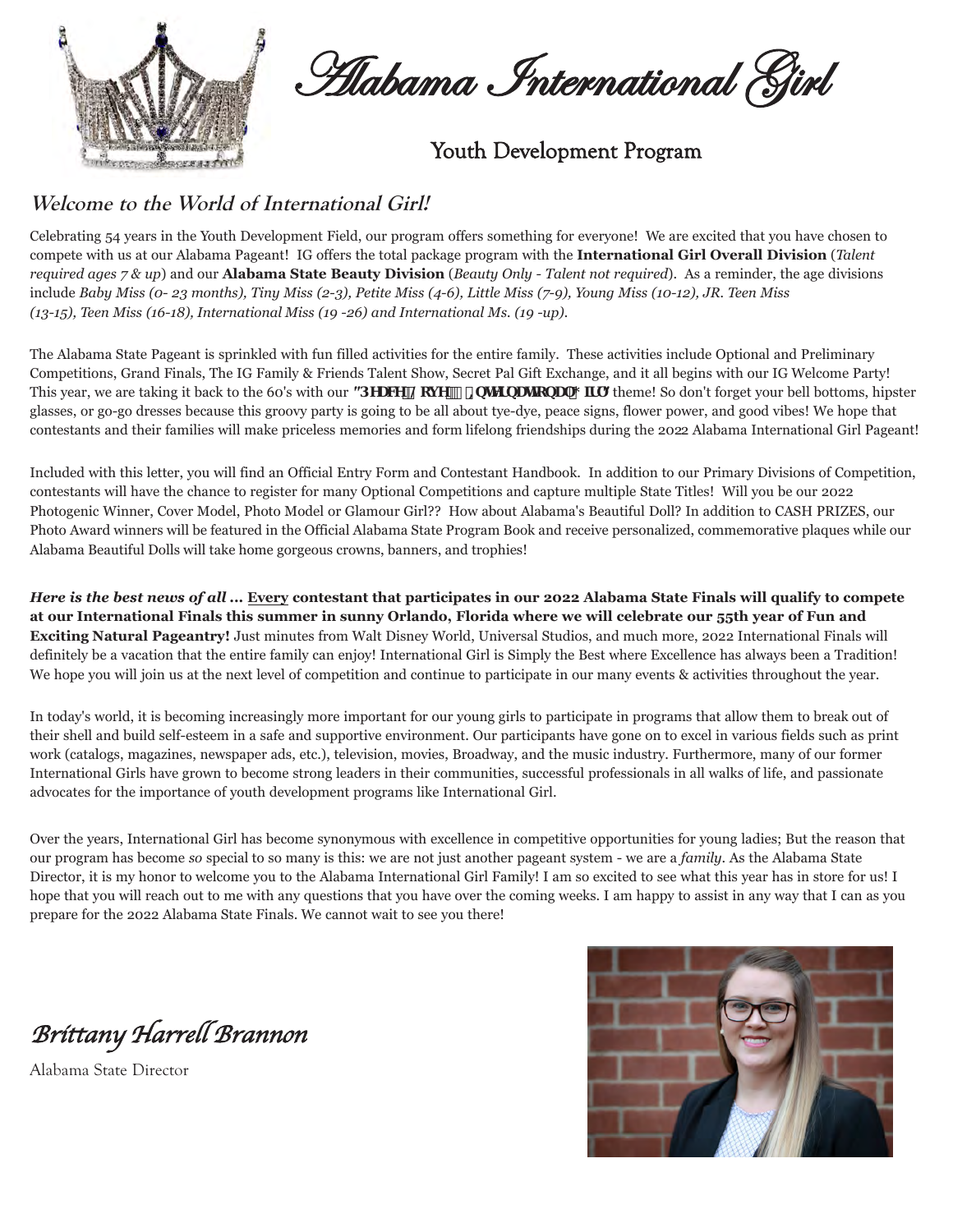

## ALABAMA STATE PAGEANT ENTRY FORMS

**Email Forms To: alabamainternationalgirl@gmail.com State Pageant Dates: June 3-5,** 2022 **Holiday Inn Downtown - Mobile, AL**

|               |                                                                                                                                                                                                                                                      | ADDRESS                                                     |           |            |  |
|---------------|------------------------------------------------------------------------------------------------------------------------------------------------------------------------------------------------------------------------------------------------------|-------------------------------------------------------------|-----------|------------|--|
|               |                                                                                                                                                                                                                                                      |                                                             | <b>ST</b> | <b>ZIP</b> |  |
|               |                                                                                                                                                                                                                                                      | <b>EMAIL</b>                                                |           |            |  |
|               | AGE AS OF 1/1/2022<br>BIRTHDATE LATE AND THE RESERVE TO A RESERVE THE RESERVE TO A REPORT OF THE RESERVE THAT A REPORT OF THE RESERVE THAT A REPORT OF THE RESERVE THAT A REPORT OF THE RESERVE THAT A REPORT OF THE RESERVE THAT A REPORT OF THE RE |                                                             |           |            |  |
|               |                                                                                                                                                                                                                                                      |                                                             |           |            |  |
| PLACEMENT WON |                                                                                                                                                                                                                                                      |                                                             |           |            |  |
|               |                                                                                                                                                                                                                                                      |                                                             |           |            |  |
| DIVISION:     |                                                                                                                                                                                                                                                      | OBABY MISS OTINY MISS OPETITE MISS OLITTLE MISS             |           |            |  |
|               |                                                                                                                                                                                                                                                      | O YOUNG MISS O JR. TEEN MISS OTEEN MISS OINTL MISS OINTL MS |           |            |  |
|               |                                                                                                                                                                                                                                                      |                                                             |           |            |  |

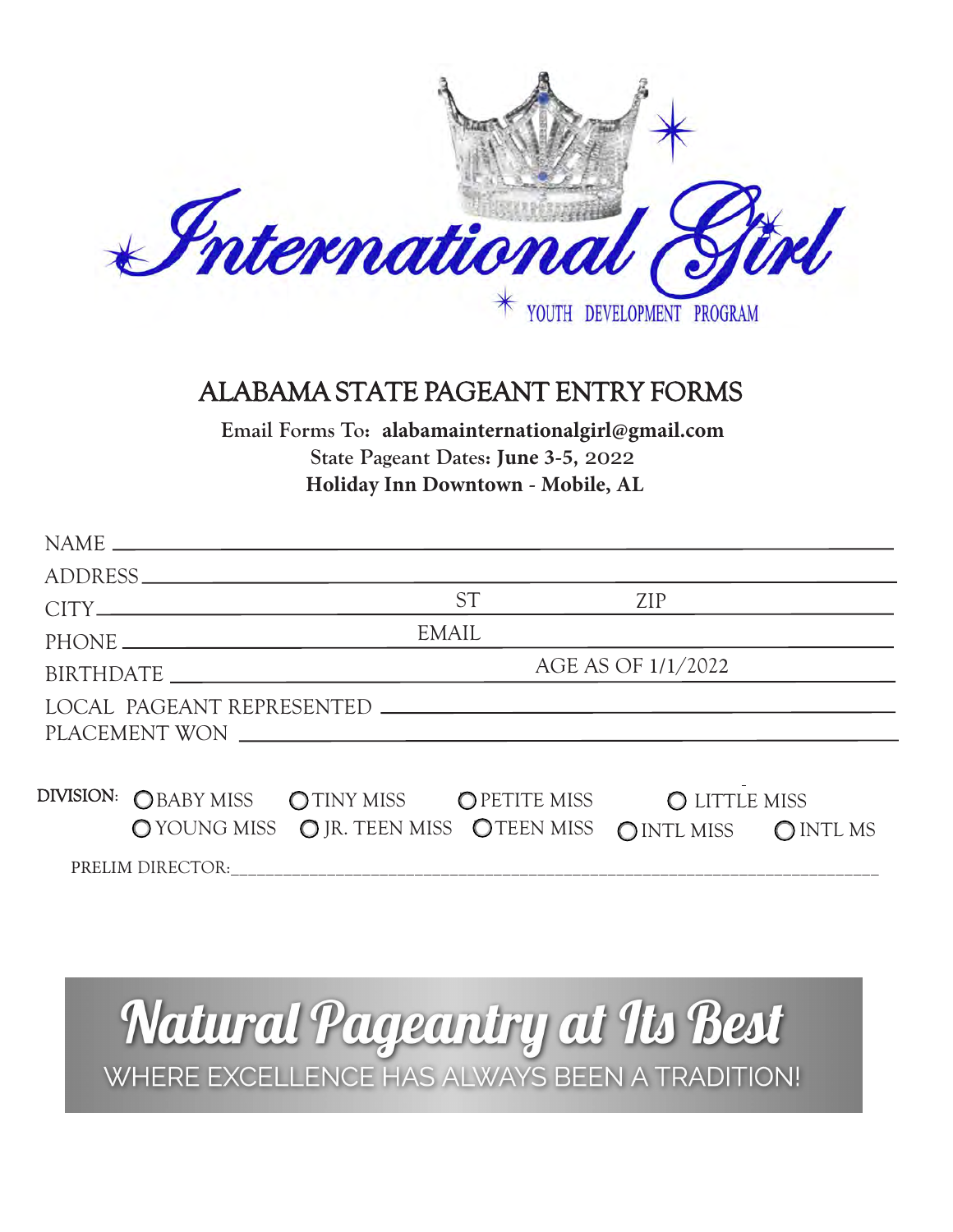## **2022 STATE PAGEANT FEE INFORMATION**



**NO PERSONAL CHECKS ACCEPTED AFTER May 1st- MONEY ORDERS OR CASHIERS CHECKS ONLY PLEASE**

**If Paying with Paypal, there is a 4% Convenience Fee applied to all transactions.**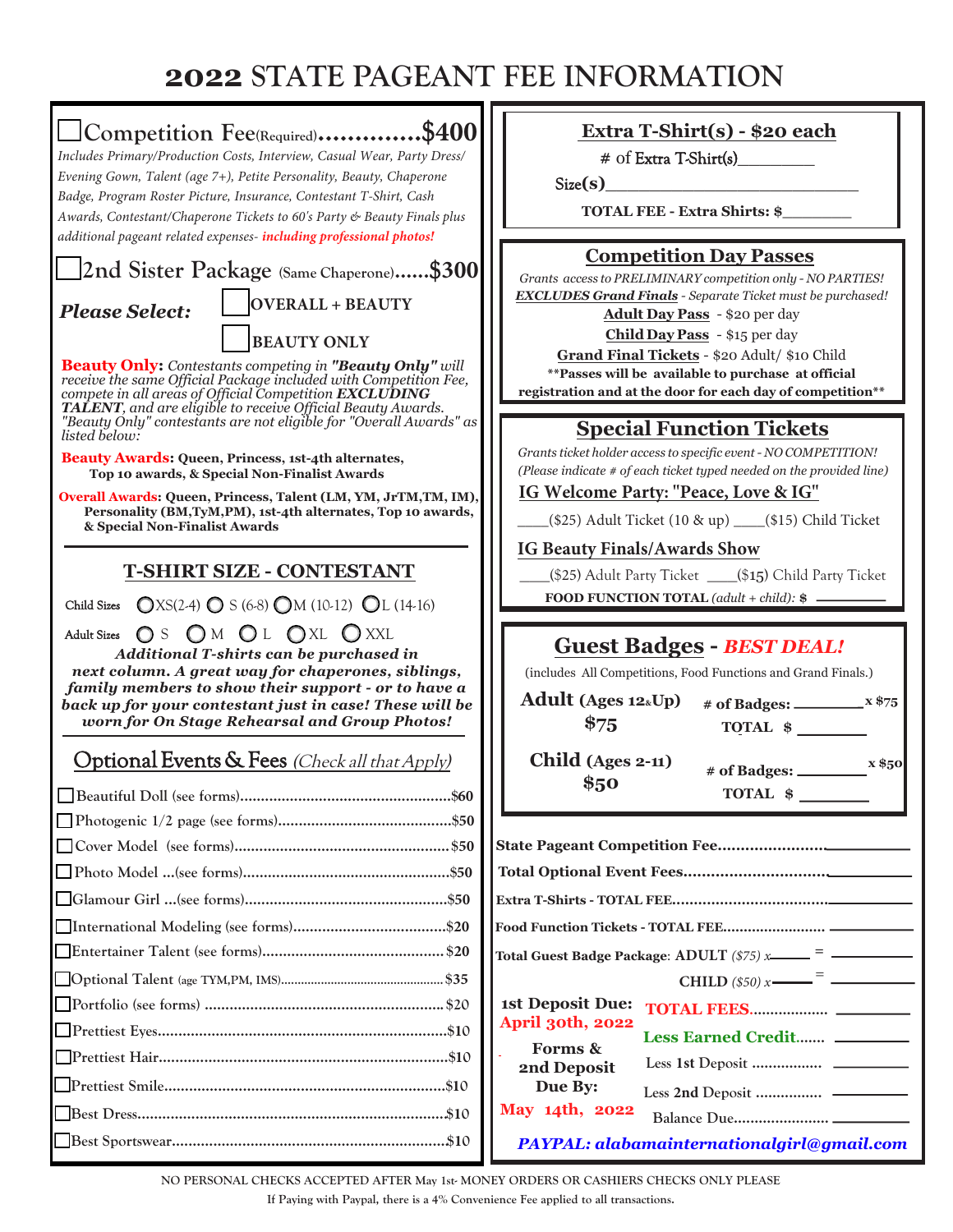# INTERNATIONAL GIRL

ENTRY BLANK - BIOGRAPHICAL SKETCH

|                                                                                                                                                                                                                                                                                |                                                                                                                      | Placement                   |                                 |
|--------------------------------------------------------------------------------------------------------------------------------------------------------------------------------------------------------------------------------------------------------------------------------|----------------------------------------------------------------------------------------------------------------------|-----------------------------|---------------------------------|
|                                                                                                                                                                                                                                                                                | Age                                                                                                                  | Birthdate                   |                                 |
|                                                                                                                                                                                                                                                                                |                                                                                                                      |                             | State                           |
| Parents                                                                                                                                                                                                                                                                        | Phone                                                                                                                |                             | Zip                             |
| School <u>and a second contract of the second contract of the second contract of the second contract of the second</u>                                                                                                                                                         |                                                                                                                      |                             | Located (City)                  |
| Talent                                                                                                                                                                                                                                                                         |                                                                                                                      | Musical Selection           |                                 |
| Hair Color <u>Eye Color</u> Eventual Execution Eavorite Movie                                                                                                                                                                                                                  |                                                                                                                      |                             | Favorite Book                   |
| Brothers (#)<br>Sisters $(*)$                                                                                                                                                                                                                                                  | Favorite Color                                                                                                       | Favorite TV Show            |                                 |
| Sport(1)<br><u> 1990 - Johann Barbara, politik eta politik eta politik eta politik eta politik eta politik eta politik eta p</u>                                                                                                                                               | Hobbies                                                                                                              |                             | Favorite School Subject         |
| $Pets$ and $Pets$ and $Pets$ and $Pets$ are $Pets$ and $Pets$ are $Pets$ and $Pets$ are $Pets$ and $Pets$ are $Pets$ and $Pets$ are $Pets$ and $Pets$ are $Pets$ and $Pets$ are $Pets$ and $Pets$ are $Pets$ and $Pets$ are $Pets$ and $Pets$ are $Pets$ and $Pets$ are $Pets$ | Ambition                                                                                                             |                             |                                 |
|                                                                                                                                                                                                                                                                                | CONTESTANT PHOTO ROSTER FORM                                                                                         |                             |                                 |
| PHOTO IS ENCLOSED                                                                                                                                                                                                                                                              |                                                                                                                      |                             |                                 |
|                                                                                                                                                                                                                                                                                |                                                                                                                      |                             |                                 |
|                                                                                                                                                                                                                                                                                |                                                                                                                      |                             |                                 |
|                                                                                                                                                                                                                                                                                |                                                                                                                      |                             |                                 |
|                                                                                                                                                                                                                                                                                |                                                                                                                      |                             |                                 |
|                                                                                                                                                                                                                                                                                | <b>TALENT FORM</b>                                                                                                   |                             |                                 |
|                                                                                                                                                                                                                                                                                | OLITTLE MISS OYOUNG MISS OJR. TEEN MISS OTEEN MISS                                                                   |                             |                                 |
|                                                                                                                                                                                                                                                                                |                                                                                                                      |                             | Birthdate                       |
|                                                                                                                                                                                                                                                                                |                                                                                                                      |                             |                                 |
| Description of Talent (check one)<br>Vocal<br>Dance                                                                                                                                                                                                                            | Monologue                                                                                                            | Musical Instrument<br>Baton | Pantomime                       |
| Other - if other, please explain_                                                                                                                                                                                                                                              | <u> 1980 - Jan Bernard Bernard, mars and de la provincia de la provincia de la provincia de la provincia de la p</u> |                             |                                 |
| Accompaniment<br>Piano<br>CD                                                                                                                                                                                                                                                   |                                                                                                                      |                             |                                 |
| Time of Talent_<br>I will need the following microphone:                                                                                                                                                                                                                       | Hand<br>Stand                                                                                                        | None                        | (MUST NOT EXCEED 2 1/2 MINUTES) |
|                                                                                                                                                                                                                                                                                | BE SURE TO BRING EXTRA PRACTICE MUSIC                                                                                |                             |                                 |

**CONTESTANT IS RESPONSIBLE FOR PROVIDING OWN MUSICAL INSTRUMENT INCLUDING PIANO OR KEYBOARD**

ſ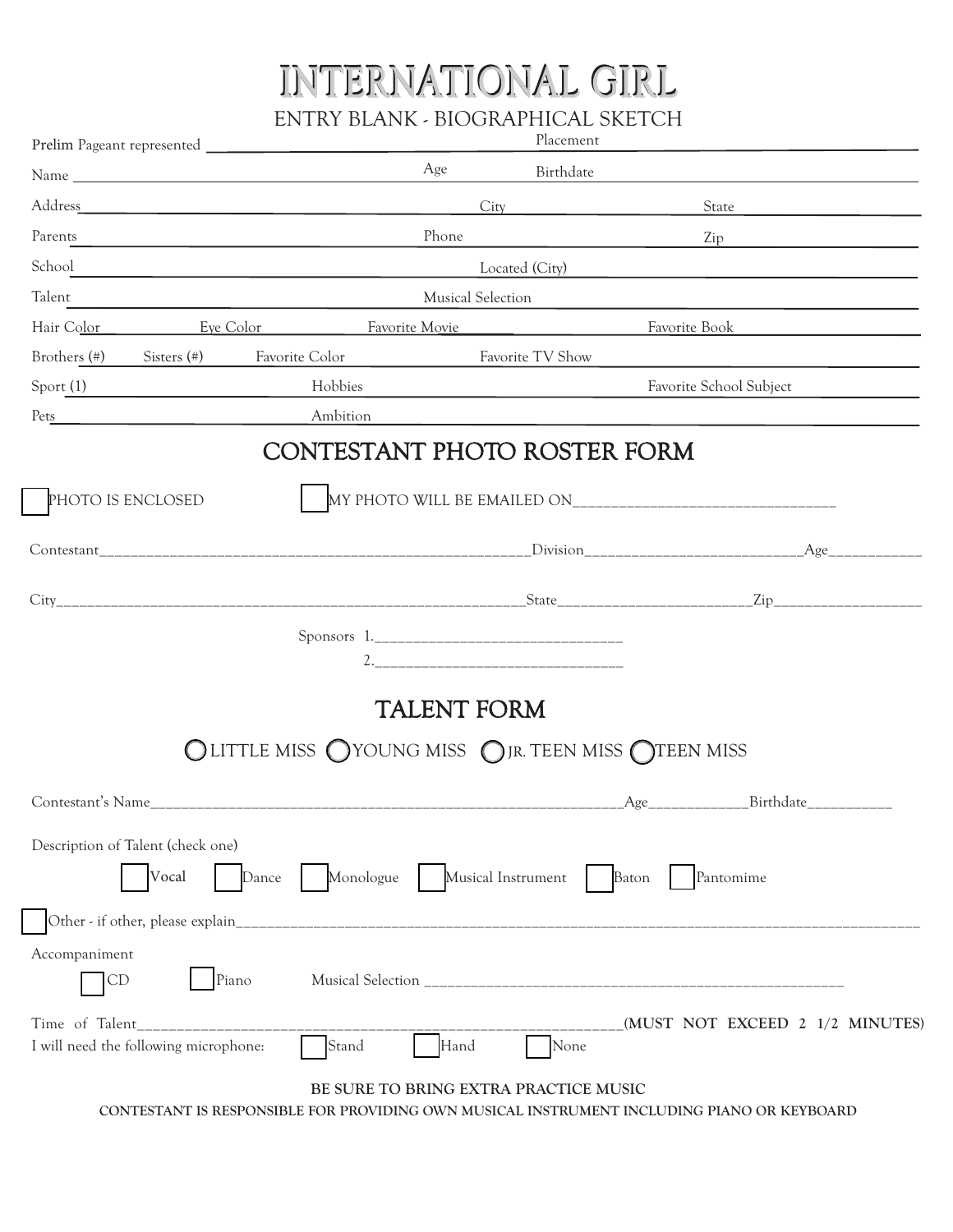# INTERNATIONAL GIRL MISS PHOTOGENIC

(Optional)

I understand Photogenic entrants will have their pictures appear in the Souvenir Program Book

#### **Ad Copy must fit in space provided in Sample Pages of Contestant Handbook**

Be sure copy is properly printed - although the actual size of the photograph DOES NOT have any influence on winning the photogenic competition, many advertisers and parents prefer to have their very own page in the Souvenir Book.

| <b>HALF PAGE PHOTOGENIC - \$50</b> |                                               |  |  |  |
|------------------------------------|-----------------------------------------------|--|--|--|
|                                    | ___Total No. of Half Pages Entered            |  |  |  |
|                                    | I PLAN TO ENTER THE FOLLOWING PHOTOGENIC ADS: |  |  |  |
| Photo #1                           |                                               |  |  |  |
| Photo $#2$                         |                                               |  |  |  |
| Photo #3                           |                                               |  |  |  |
| Photo #4                           |                                               |  |  |  |

**Enter Photogenic and Win Cash! Each Divisional Photogenic Winner wins \$50 Cash!**

\_\_\_\_\_\_\_\_\_\_\_\_\_\_\_\_\_\_\_\_\_\_\_\_\_\_\_\_\_\_\_\_\_\_\_\_\_\_\_\_\_\_\_\_\_\_\_\_\_\_\_\_\_\_\_\_

### OPTIONAL TALENT FORM **BABY MISS/TINY MISS/PETITE MISS/INTERNATIONAL MRS**

\$35 FEE - WINNERS WILL REIGN AS STATE DIVISION TALENT WINNERS & WIN CROWNS!

(All Talent CD's should be given to the Sound Technician upon arrival at Registration Desk)

| Contestant's Name                                       |                   | Age Division |  |                  |  |  |
|---------------------------------------------------------|-------------------|--------------|--|------------------|--|--|
| Description of Talent (check one)                       |                   |              |  |                  |  |  |
| □ Song → Dance → Monologue ■ Musical Instrument ■ Baton |                   |              |  | $\Box$ Pantomime |  |  |
| $\Box$ Other - if other, please explain                 |                   |              |  |                  |  |  |
| Accompaniment                                           |                   |              |  |                  |  |  |
| <b>LLCD</b><br>$\blacksquare$ Piano                     | Musical Selection |              |  |                  |  |  |
| I will need the following microphone:                   | <b>□</b> Stand    | $\Box$ Hand  |  | None             |  |  |
| (Be sure to bring extra practice CD!!!)                 |                   |              |  |                  |  |  |
| Tiny & Petite Miss Talent must not exceed 90 seconds    |                   |              |  |                  |  |  |

**Contestant is responsible for providing own musical instrument including piano or keyboard**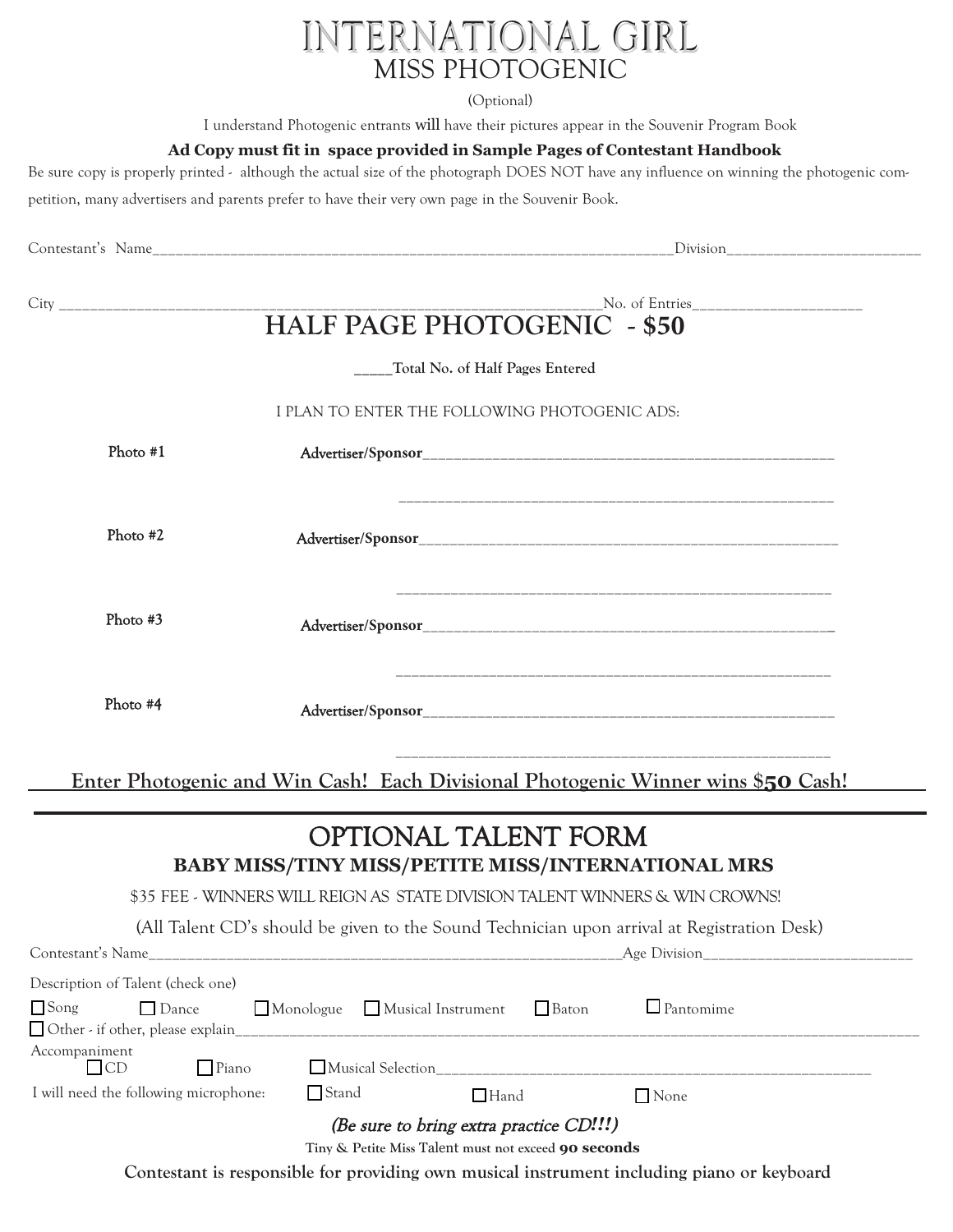*BBleeaauuttiiffuull DDoollll*

ENTRY FEE \$60

I I AM ENCLOSING \$60 FEE FOR BEAUTIFUL DOLL COMPETITION

BABY MISS INTERNATIONAL DOLL...................................0-23 mos TINY MISS INTERNATIONAL DOLL....................................2 - 3 years PETITE MISS INTERNATIONAL DOLL................................4-6 years LITTLE MISS INTERNATIONAL DOLL................................7-9 years YOUNG MISS INTERNATIONAL DOLL...............................10-12 years TEEN MISS INTERNATIONAL DOLL...................................13-17 years INTERNATIONAL DOLL........................................................18-up years

**Petite Miss 7 year old MUST compete in 5-6 years Young Miss 13 year old MUST compete in 10-12 years If less than 3 in a division, they will be combined with the next highest.**

# **Awards** g **Banners Banners** g **Beautiful Crowns Beautiful Crowns**

| CONTESTANT       | AGE          |
|------------------|--------------|
| <b>BIRTHDATE</b> |              |
| PARENT'S NAME    |              |
| <b>ADDRESS</b>   |              |
| <b>CITY</b>      | <b>STATE</b> |
| <b>ZIP</b>       | <b>PHONE</b> |

*2022 Alabama State Royalty*

*Taylor Austin*

*Jr. Teen Miss*

*Jaci Stillwell*

*Little Miss*

*Mari Edward Powell*

*Petite Miss*



*Marley James Powell*

*Young Miss*

*Livi Caroline Powell*

*Tiny Miss*

*Karsyn Quick*

*Baby Miss*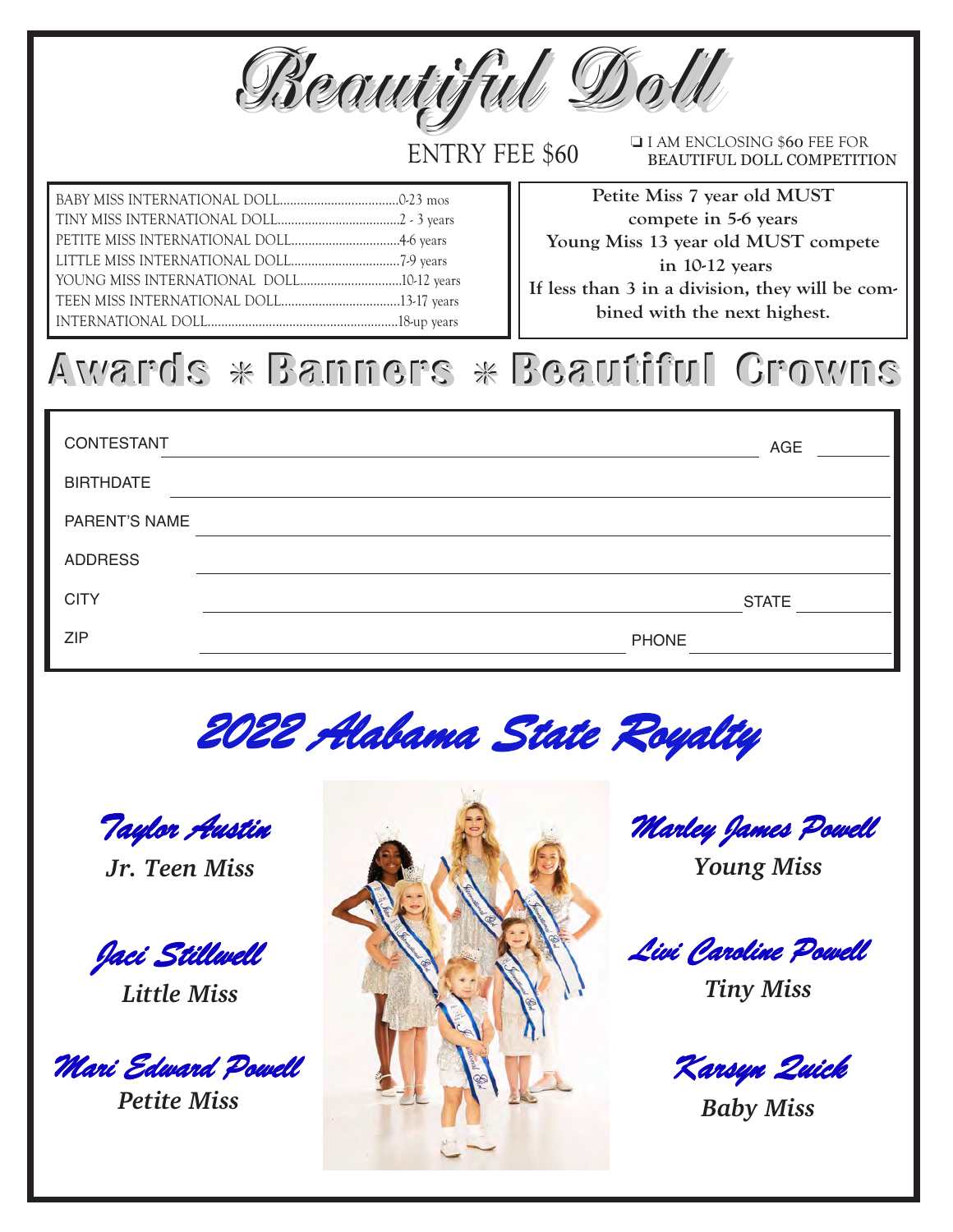# INTERNATIONAL GIRL

### PORTFOLIO FORM

PICTURES MAY BE ANY SIZE AND SHOULD BE IN A PORTFOLIO CASE OR PHOTO ALBUM. **NO FRAMES!!! TURN IN PORTFOLIO AT REGISTRATION** 

Name\_\_\_\_\_\_\_\_\_\_\_\_\_\_\_\_\_\_\_\_\_\_\_\_\_\_\_\_\_\_\_\_\_\_\_\_\_\_\_\_\_\_\_\_\_\_\_\_\_\_\_\_\_\_\_\_\_\_\_\_\_\_\_\_\_\_\_\_ Age Division\_\_\_\_\_\_\_\_\_\_\_\_\_\_\_\_\_\_\_\_ I will enter Portfolio - \$20 Fee COVER MODEL ENTRY FORM Winner receives: (Head & Shoulders Photo Only) ner recept<sub>1</sub> WINNER WILL HAVE A FULL PAGE PHOTO IN PROGRAM BOOK Win an Official Award!!! PHOTO IS ENCLOSED  $\square$  MY PHOTO WILL BE MAILED ON (NO PHOTO LARGER THAN 8 X 10) Name\_\_\_\_\_\_\_\_\_\_\_\_\_\_\_\_\_\_\_\_\_\_\_\_\_\_\_\_\_\_\_\_\_\_\_\_\_\_\_Division\_\_\_\_\_\_\_\_\_\_\_\_\_\_\_\_\_\_\_\_\_Age\_\_\_\_\_\_\_\_\_\_  $\Box$ I AM ENCLOSING \$50 FEE FOR COVER MODEL COMPETITION TAYLOR AUSTIN PHOTO MODEL ENTRY FORM Winner receives: (FULL LENGTH PHOTO ONLY) ner rec. SH WINNER WILL HAVE A FULL PAGE PHOTO IN THE PROGRAM BOOK Win an Official Award!!! PHOTO IS ENCLOSED MY PHOTO WILL BE MAILED ON (NO PHOTO LARGER THAN 8 X 10) Contestant **Contestant**  $\Box$ I AM ENCLOSING \$50 FEE FOR PHOTO MODEL COMPETITION Winner receives: GLAMOUR GIRL ENTRY FORM ner recept<sub>s</sub> WINNER WILL HAVE A FULL PAGE PHOTO IN THE PROGRAM BOOK Win an Official Award!!! PHOTO IS ENCLOSED MY PHOTO WILL BE MAILED ON (NO PHOTO LARGER THAN 8 X 10)

Contestant\_\_\_\_\_\_\_\_\_\_\_\_\_\_\_\_\_\_\_\_\_\_\_\_\_\_\_\_\_\_\_\_\_\_\_\_\_Division\_\_\_\_\_\_\_\_\_\_\_\_\_\_\_\_\_\_\_\_\_\_\_Age\_\_\_\_\_\_\_\_\_

**I I AM ENCLOSING \$50 FEE FOR GLAMOUR GIRL COMPETITION**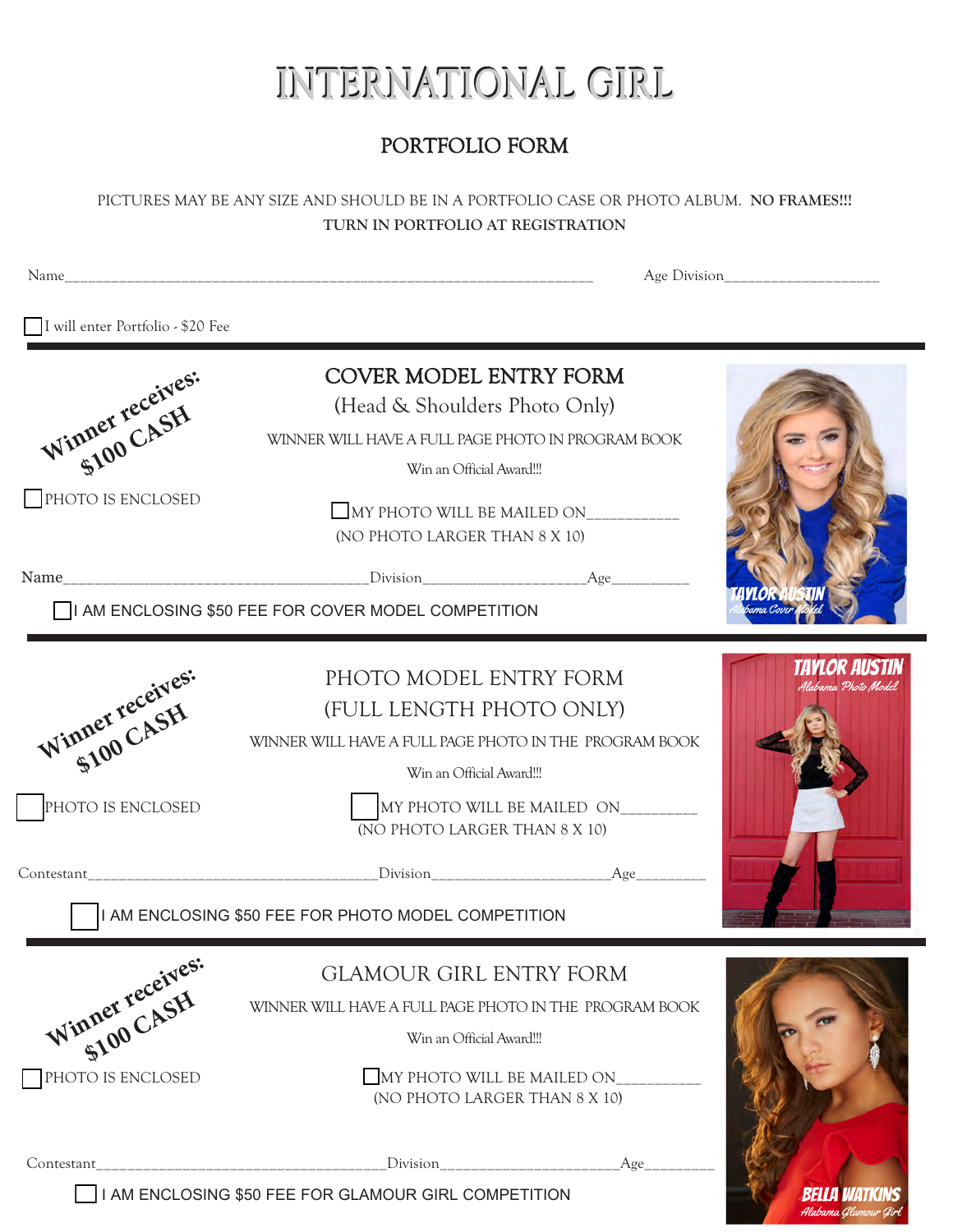### Host Hotel - Holiday Inn Mobile Downtown 301 Government Street Mobile, Alabama (251) 694-0100

They say the heart of any city is its downtown and ours is beating loudly these days. The twelfth busiest port in the country, Mobile is the social, economic and creative hub of the entire Gulf Coast - our colorful downtown has drawn people for centuries. Many large businesses are headquar-tered in downtown Mobile right next to quaint, locally-owned art galleries, shops, and restaurants.

Mobile is home to America's Original Mardi Gras and each year, it hosts the oldest organized Carnival celebration in the United States, right in the heart of downtown. The festival began to be celebrated in the first decade of the 18th century, during the city's French colonial period. Mobile also formed the first formally organized mystic society, also known as a krewe, in 1830. Since then, downtown has become the hub of cultural, social and celebratory events.

### **Host Hotel - Holiday Inn Mobile Downtown**

**EACH CONTESTANT MUST BE REGISTERED IN THE OFFICIAL HOUSING WITH AN ADULT FEMALE CHAPERONE PROVIDED BY THE PARENT OR GUARDIAN OR THE PARENT HERSELF.** Special rates are available for International Girl contestants and their families and friends but you must identify yourself as being with International Girl to get the lower rates. The rates provided

are: ONE TO FOUR PEOPLE IN ROOM......\$11**9**.00 PLUS TAX. NO ROOM MAY HAVE MORE THAN 4 **OCCUPANTS**. **The cutoff date is MAY 3, 2022. Any reservations made after this date are subject to a higher rate.**

#### *Reservations may be made by contacting the hotel directly by phone OR by utilizing the link provided by Alabama IG Headquarters. Link can also be found posted on the Alabama International Girl Facebook page.*

**All Contestants MUST be housed at the Holiday Inn Downtown under the pageant plan for the duration of the pageant. Check out is June 5, 2022. Contestants will not be allowed to check out any earlier and may not register under any other discounted program. No other discount or special rate may be used in accordance with the International Girl Pageant. The same pageant rate applies to all contestants.** 

Confirmation Number

For International Girl information only, please fill in the blanks below and send with paperwork

Reservations received by the hotel after May <sup>3</sup>, 2022 will be subject to increased hotel rate and availability.

### **PLEASE MAKE YOUR RESERVATION IMMEDIATELY TO BE ASSURED OF HAVING A ROOM. YOU CAN ALWAYS CANCEL IF YOU ARE UNABLE TO ATTEND.**